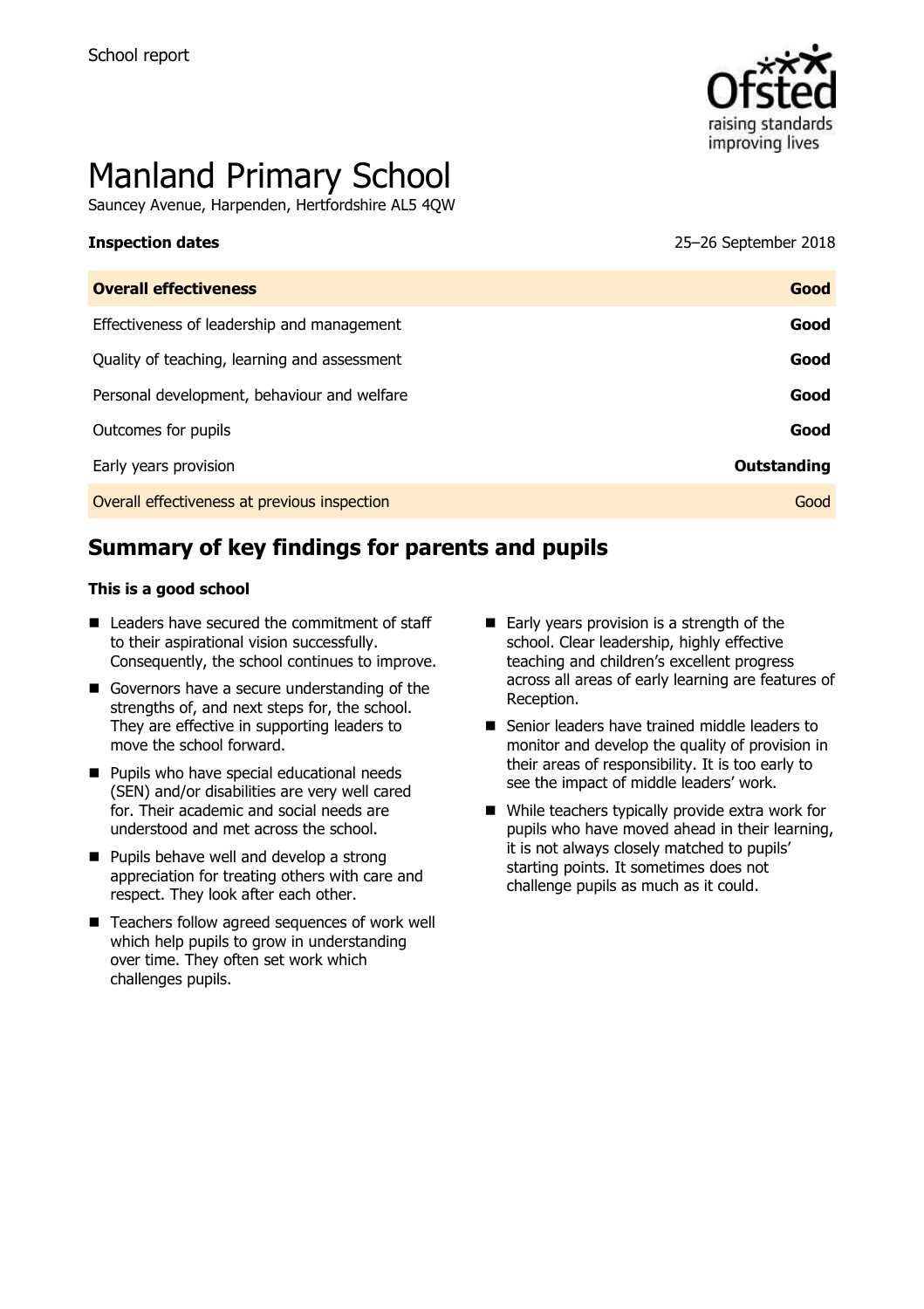

# **Full report**

#### **What does the school need to do to improve further?**

- Improve the impact of leadership and management by ensuring that middle leaders implement their training to:
	- monitor the quality of teaching, learning and assessment precisely across the school
	- develop the provision and outcomes in their areas of responsibility.
- **IMPROVE THE IMPROVE THE IMPROVE THE IMPROVE THANKING SURFER** IN teachers routinely base the work they set on a secure understanding of what pupils already know and can do.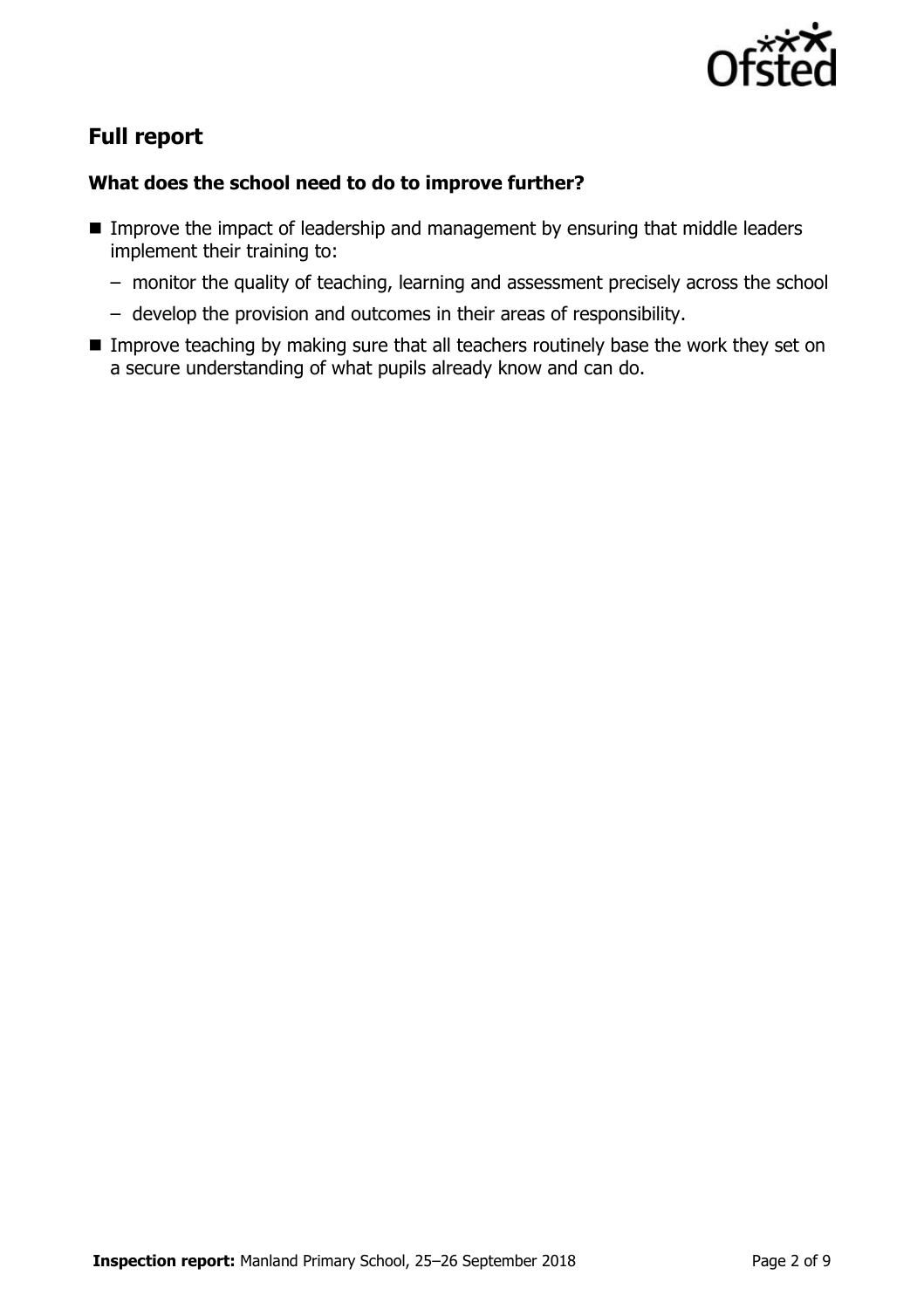

# **Inspection judgements**

#### **Effectiveness of leadership and management Good**

- Leaders, including governors, are highly ambitious for the school. They recently instigated a period of significant change to build on the solid foundations which were already securing good outcomes for pupils. As a result, the progress that pupils make is on an upward trend and pupils are happy and safe.
- Leaders of provision for pupils who have SEN and/or disabilities work closely with parents, teachers and teaching assistants to ensure that their needs are understood by all those who help them to learn and develop. Between them, the adults who work with these pupils develop strategies which enable them to access the curriculum well. Leaders and teachers monitor the impact of these strategies and adjust them accordingly. Their work is highly effective and provision for pupils who have SEN and/or disabilities is a strength of the school.
- Leaders ensure that the Manland values of manners, responsibility, honesty, respect, friendship, patience, positivity and care are well promoted through lessons. Inspectors witnessed an example of this as pupils in Year 6 considered others' feelings and needs during a Year 6 personal, social and health education (PSHE) lesson. The school shares and celebrates pupils' positive attitudes to learning and to others, for example in assemblies. Pupils treat each other with respect and consideration.
- Physical education (PE) and sport premium funding is used effectively. Leaders have increased the range of sports on offer to pupils and they work with other local schools to provide pupils with opportunities to compete. They have employed specialist staff to help develop teachers' own skills in teaching physical education. Pupils' participation in sports has increased considerably through 2018.
- Senior leaders secure the commitment of staff to their vision. They determine how they want pupils to be taught and define their expectations of middle leaders and teachers. They have a clear drive to instil consistency in how pupils learn and have trained leaders and teachers to ensure that they understand how to meet senior leaders' expectations. Teachers and leaders respond positively to new initiatives.
- If is too early for the impact of the school's new approaches to middle leadership to be evidenced. New ways of teaching mathematics, for example, are beginning to be seen in classrooms, but are not used consistently well. Leaders' ambition to develop writing across the curriculum has not yet been translated into action. Leaders' understanding of the quality of teaching, learning and assessment in other subjects is not as secure as it is in reading, writing and mathematics. This is because middle leaders have only recently been trained in new ways of working.

### **Governance of the school**

Governors are proud of the work of the school and ambitious for its pupils. They have confidence in the headteacher and value the information they receive to monitor the impact of leaders' work. They particularly appreciate leaders' openness to accept and respond to challenge from governors.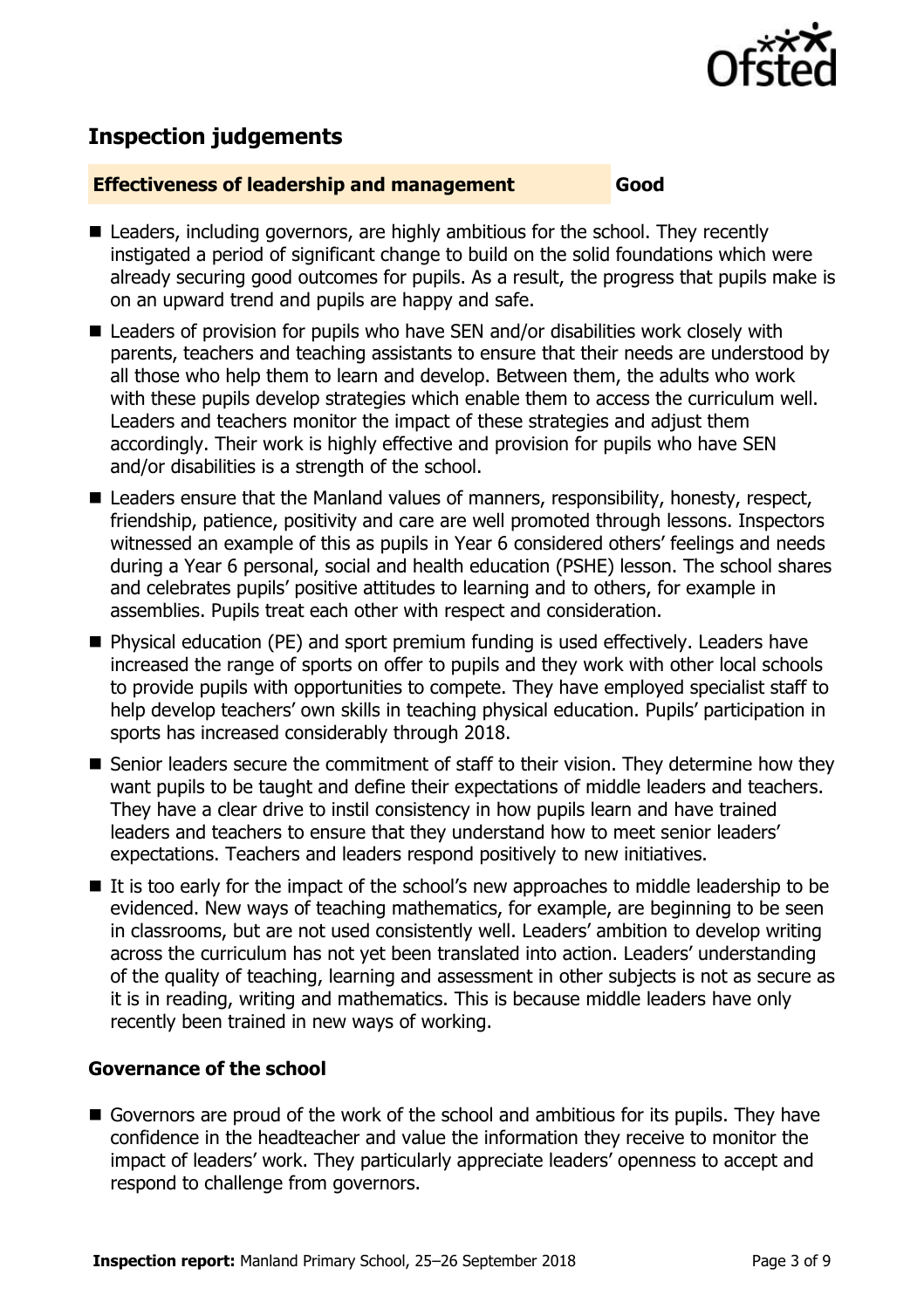

 Governors have effective strategies for checking the effectiveness of provision. For example, governors have chosen to monitor the effectiveness of safeguarding through regular visits. They use similar systems to review different subject areas. Notes from governors' visits show improvements they have suggested, and meeting minutes show them asking meaningful, relevant questions. Governors understand the strengths of the school well and challenge leaders appropriately. They have a secure understanding of the next steps for the school and are well placed to help leaders to achieve them.

### **Safeguarding**

- The arrangements for safeguarding are effective.
- Leaders have established an open culture of safeguarding. They have a well-kept record of recruitment checks on staff and ensure that staff are well trained to keep pupils safe. They have clear systems for staff to report any concerns about pupils' welfare and maintain effective records of these. They follow up concerns in a timely fashion and liaise with external agencies when appropriate to ensure that pupils are safe.
- **Pupils told inspectors how they are taught to keep safe online. They have a good** understanding of how the school keeps them safe. Pupils told inspectors that there is someone in school they can talk to if they are worried about something. They also explained the 'worry boxes' in classrooms, which give them another way of passing on concerns. Pupils who spoke with inspectors said they feel safe.

#### **Quality of teaching, learning and assessment Good**

- Teachers structure pupils' learning well over time. The sequence in which pupils complete work ensures that what they do builds well on what they have already done. This ensures that pupils' understanding grows as they move through the school.
- Teachers have highly positive relationships with pupils. Pupils respond well to this and behave well during lessons. They listen when adults speak and are confident to answer questions and share ideas.
- Across the school, teachers understand and meet the needs of pupils who have SEN and/or disabilities well. Plans for pupils' support are clear and contain well-defined strategies. These are used effectively by teachers and teaching assistants. Pupils who have SEN and/or disabilities are routinely well taught and have full access to the curriculum. They make good progress from their starting points.
- Teachers often set tasks which provide additional challenge for pupils. This means that those who find the work easy or complete it quickly can move on to develop a deeper understanding of what they are learning.
- In most classes, teachers carefully consider what different pupils already know and can do. When this happens, pupils complete work which precisely meets their needs. It helps them to move on quickly from their starting points.
- Some teachers do not consider pupils' starting points carefully enough. Because of this, in a few classes, pupils with a more advanced understanding of the topic make less progress than they are capable of. This is most evident in foundation subjects.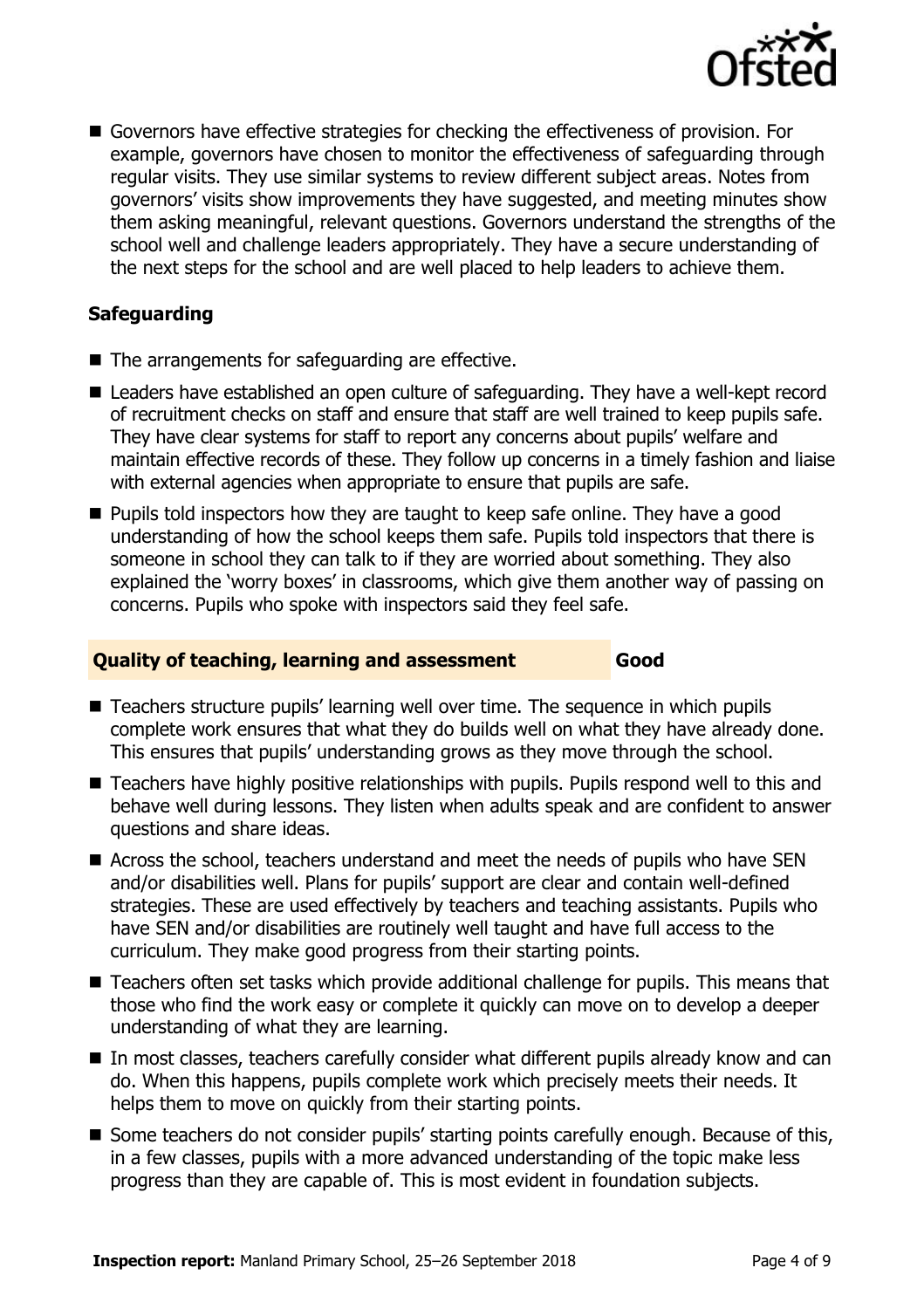

#### **Personal development, behaviour and welfare Good**

#### **Personal development and welfare**

- The school's work to promote pupils' personal development and welfare is outstanding.
- **Pupils develop highly positive attitudes towards others. Those who spoke with** inspectors made clear that they see everyone as equal. They recognise that some people need support and consider it important to help them. When they see that another pupil needs assistance, they willingly provide it.
- **Pupils talked about how everyone 'looks out' for anyone who is unhappy. They care for** each other and for one another's well-being. Pupils approached one inspector, keen to explain that a 'buddy bench' the inspector was standing near worked well. Pupils demonstrate pride in the strength of community at the school and the quality of support they receive from each other and adults.
- The very rare instances of bullying are dealt with well by adults. All pupils who spoke with inspectors were confident that bullying does not happen very often but that, if it does, it is resolved by adults in the school. They find the school to be a caring, welcoming and safe place.
- **Pupils learn about how to keep themselves safe, for example online. They also have an** advanced understanding of how the school keeps them safe and their role in this. For instance, pupils understand the different coloured lanyards worn by adults and they know what to do if they see someone who is not wearing a lanyard.

#### **Behaviour**

- The behaviour of pupils is good.
- **Pupils are consistently polite to others. They listen quietly when teachers are talking** and routinely hold doors open for adults.
- Around the school, pupils behave in a calm and sensible way. They play well together in their free time.
- Pupils' attendance is consistently above the national average. Leaders have effective systems in place to ensure that this continues.
- Most pupils are quick to settle to their work and work hard to complete tasks well. Sometimes they are less focused. This happens when teachers do not match the work well to pupils' abilities.
- Leaders' systems for monitoring minor incidents of poor behaviour are not well developed. Therefore, while pupils do behave well, leaders do not have a strategic overview of what could be even better.

#### **Outcomes for pupils Good Good**

 $\blacksquare$  Over time, the progress that pupils make shows an upward trend in reading, writing and mathematics. Provisional key stage 2 outcomes in the 2018 national tests indicate that Year 6 pupils made the same good progress in reading as they did in 2017, while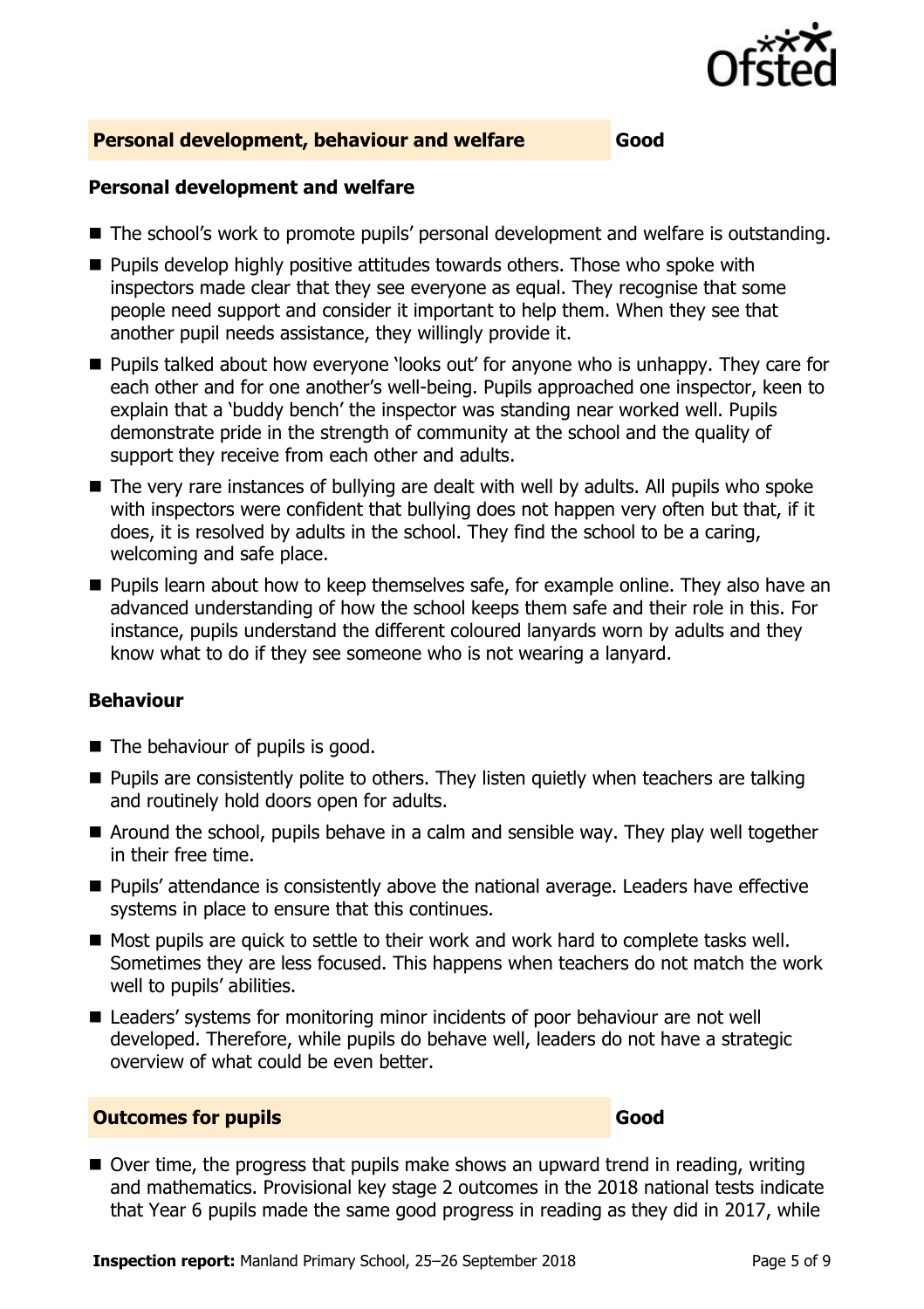

their progress in writing and mathematics was stronger than previously. Pupils currently in the school continue to make good progress.

- At key stage 1, pupils also make good progress in reading, writing and mathematics. By the end of Year 2 their attainment is typically above the national average.
- $\blacksquare$  The proportion of pupils who achieve the expected standard in the Year 1 phonics screening check is consistently above the national average.
- Pupils across the school who have SEN and/or disabilities achieve in line with others in the school because they are well taught and given appropriate, well-considered, extra support. They are given good access to the curriculum and make good progress from their starting points.
- The progress pupils make varies in different classes because some teachers do not consistently match the work that pupils complete closely to their starting points.

#### **Early years provision CONSTANDING TO A RESEARCH CONSTANDING TO A RESEARCH CONSTANDING TO A RESEARCH CONSTANDING TO A RESEARCH CONSTANDING TO A RESEARCH CONSTANDING TO A RESEARCH CONSTANDING TO A RESEARCH CONSTANDING TO**

- The quality of education provided in the early years is consistently good and often outstanding.
- Leaders make sure that children learn in a thoroughly organised, welcoming and stimulating environment. They ensure that staff are well trained and highly skilled. Leaders involve children exceptionally well when planning learning that enthuses them and ignites their curiosity. As a result, the work that children do is closely tailored to their interests and ensures that they make consistently strong progress year on year.
- All adults in the early years contribute strongly to the provision. All adults make full use of assessment information together with their secure knowledge of individual children. Adults ensure that learning activities provided are securely based on what children already know and can do. Adults consider children's needs and interests carefully and precisely and support them skilfully to ensure that what children do accelerates their learning. Highly effective questioning moves children on while deepening their thinking.
- There are plentiful opportunities for children to develop their early reading, writing and number work. Adults are adept at promoting all the aspects of learning in the early years. Adults guide children extremely well so that children make independent choices for learning activities that are purposeful. The support provided for the small number of children who have SEN and/or disabilities is highly effective in ensuring their impressive progress over time.
- Children make very strong progress from their starting points. Children's achievement has been above national averages consistently for a number of years. This is reflected in their learning journals and in the work children are doing now. They are exceptionally well prepared for Year 1, where the proportion of pupils achieving the expected standard in the phonics screening check is consistently high.
- Children are highly motivated and eager to join in at school. They are very interested in the work they do. They are confident around others, for example playing football with older pupils in the school, and they behave in a very sensible manner. Children seek out adults if they need to ask things. They are kept safe by leaders' robust approach to safeguarding, the levels of staff training and by children's willingness to follow routines well.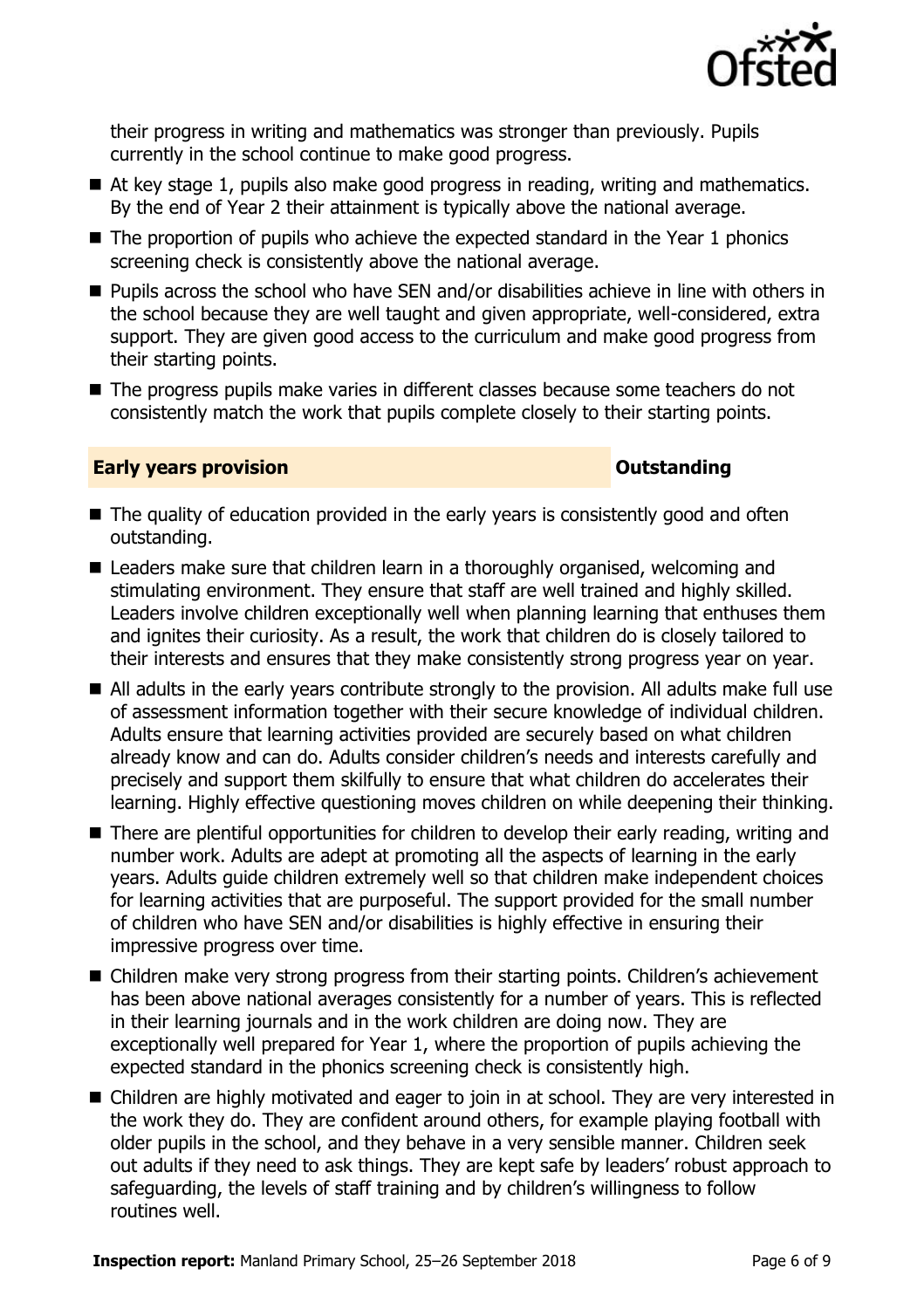

# **School details**

| Unique reference number | 117103               |
|-------------------------|----------------------|
| Local authority         | <b>Hertfordshire</b> |
| Inspection number       | 10053035             |

This inspection of the school was carried out under section 5 of the Education Act 2005.

| Type of school                      | Primary                         |
|-------------------------------------|---------------------------------|
| School category                     | Community                       |
| Age range of pupils                 | 4 to 11                         |
| <b>Gender of pupils</b>             | Mixed                           |
| Number of pupils on the school roll | 233                             |
| Appropriate authority               | The governing body              |
| Chair                               | Mrs Clare Turner                |
| <b>Headteacher</b>                  | <b>Mrs Claire Wicks</b>         |
| Telephone number                    | 01582 713452                    |
| Website                             | http://www.manland.herts.sch.uk |
| <b>Email address</b>                | head@manland.herts.sch.uk       |
| Date of previous inspection         | 6-7 November 2013               |

### **Information about this school**

- Manland Primary School is an average-sized primary school serving the area of Harpenden.
- The proportion of disadvantaged pupils is below the national average.
- The proportion of pupils who have SEN and/or disabilities, and the proportion of pupils who have an education, health and care plan to support their needs is lower than the national average.
- The proportion of pupils who speak English as an additional language is broadly in line with the national average.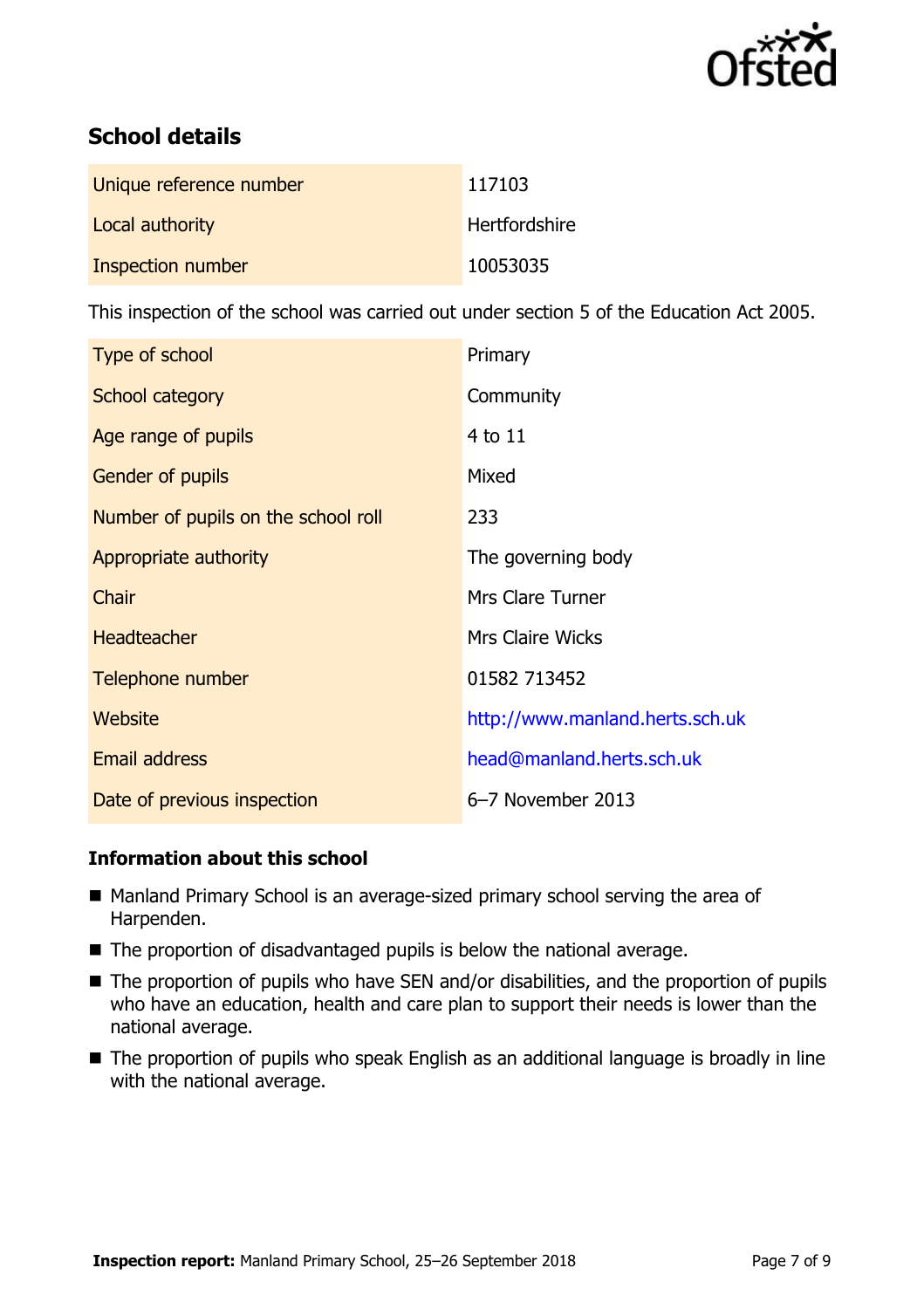

# **Information about this inspection**

- **Inspectors met with the headteacher, deputy headteacher and other leaders. They met** with members of the governing body and spoke with a representative from the local authority.
- Inspectors visited all classes, sometimes accompanied by leaders, reviewed the work of pupils in their books and listened to pupils read.
- Inspectors reviewed a range of documentation including leaders' evaluation of the school, improvement plans and policies. They also looked at safeguarding records, training records, notes from governor visits and governing body minutes of meetings. Inspectors considered the school's information on pupils' progress, attendance and behaviour.
- Inspectors considered the 143 responses to Ofsted's online questionnaire, Parent View, and the 71 responses by parents to the free-text option. Inspectors considered the 24 responses to the staff survey. There were no responses to Ofsted's survey of pupils' views. Inspectors spoke with parents before the start of the school day and with pupils and staff during the inspection.

#### **Inspection team**

| Andrew Hemmings, lead inspector | Her Majesty's Inspector |
|---------------------------------|-------------------------|
| <b>Rod Warsap</b>               | <b>Ofsted Inspector</b> |